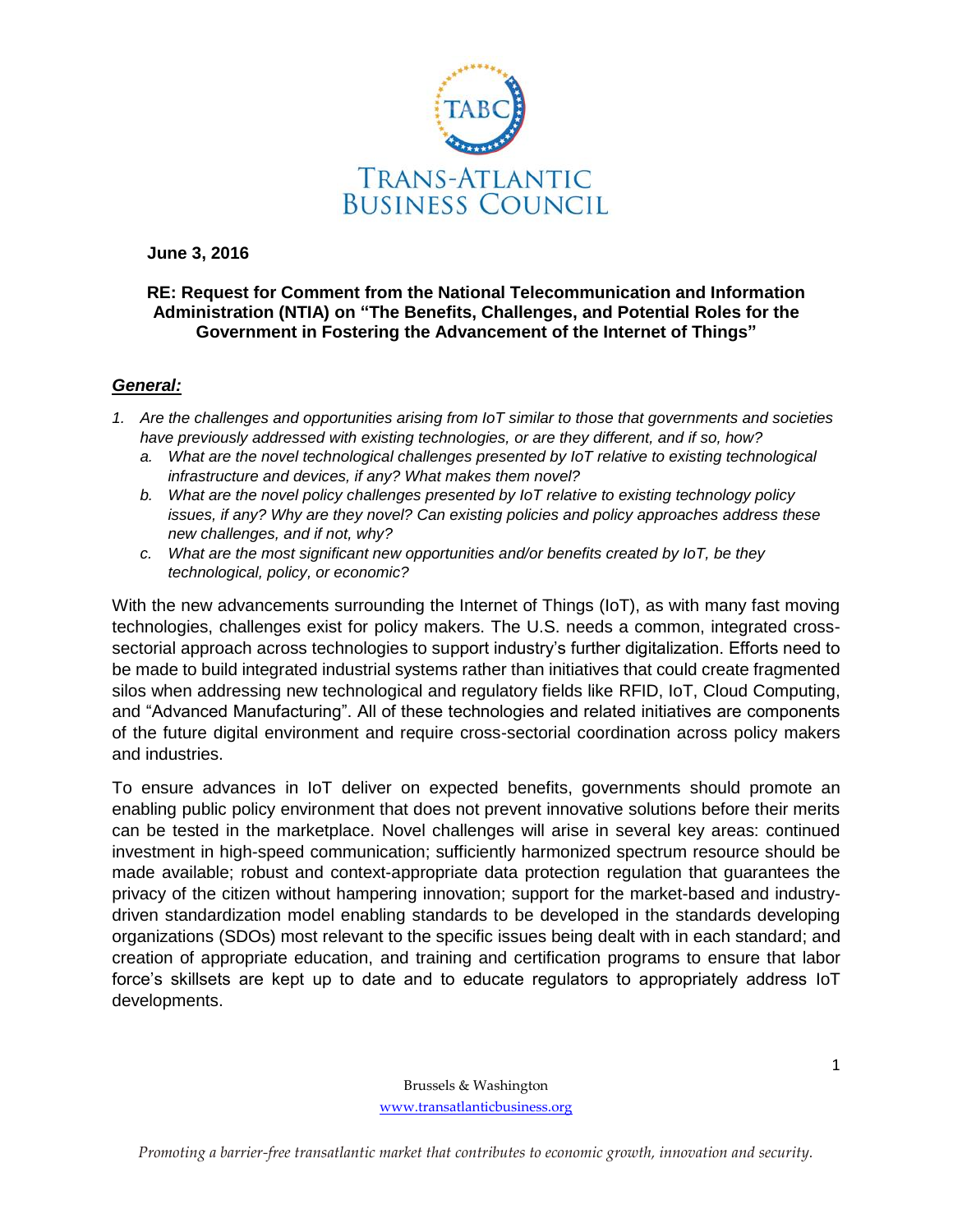

IoT will allow for new data-driven insights allowing industry to deliver new, innovative services and products. With this will bring new information like big data coming from a multitude of devices and systems that will require new entities to collect, secure, analyze and integrate this data. This IoT must also be scalable and on a secure platform that can be managed according to standards. All devices will also need to be able to work together and integrate with other devices, communicating seamlessly with all connected systems and infrastructure.

*2. The term "Internet of Things" and related concepts have been defined by multiple organizations, including parts of the U.S. Government such as NIST and the FTC, through policy briefs and reference architectures. What definition(s) should we use in examining the IoT landscape and why? What is at stake in the differences between definitions of IoT? What are the strengths and limitations, if any, associated with these definitions?*

There is no universal definition as IoT represents an evolution of technology, process and policy which has occurred over the last 25 years. In the late 1990s, researchers at Xerox Parc lab were working on concepts of ubiquitous computing, which came to represent a model of a highly interconnected and networked future: interconnection of people, objects and services in computer aware environments. In the early 2000s, Asian policy makers were using the phrase liberally in the Asia-Pacific Economic Cooperation (APEC) and demonstrations of the "house of the future" were being built globally. Over time, technology and applications have developed to make this more of a reality. Machine to Machine (M2M) solutions have pushed the limits of non-human mediated communications to new capabilities, and the infrastructure of the Internet of Things (IoT) has progressed with significantly more ability to interact.

The primary concern of IoT is how to connect objects together at the network layer. This means creating network connectivity between products, goods, cars, sensors and other everyday objects. The term 'Internet of Things' (IoT) refers to the connection of devices and objects. In most cases, IoT services have a closed user group, whereby open internet or any-to-any voice communications are not the primary purpose of the service. This connectivity allows such products to generate and exchange data.

Any definition should be flexible enough to adapt as IoT further develops. In this sense, in its latest report1, BEREC (the body of European regulators) does consider the issue of definitions and concludes: *'For the purposes of this report, it is not necessary to determine in detail which definition is most appropriate. Fixing a definition of M2M communications or IoT services only makes a crucial difference if obligations explicitly depend on that distinction*".

*3. With respect to current or planned laws, regulations, and/or policies that apply to IoT:*

Brussels & Washington [www.transatlanticbusiness.org](http://www.transatlanticbusiness.org/)

*Promoting a barrier-free transatlantic market that contributes to economic growth, innovation and security.*

 $\overline{\phantom{a}}$ <sup>1</sup> BEREC (2016) - Enabling the internet of things available [here](http://berec.europa.eu/eng/document_register/subject_matter/berec/reports/5755-berec-report-on-enabling-the-internet-of-things)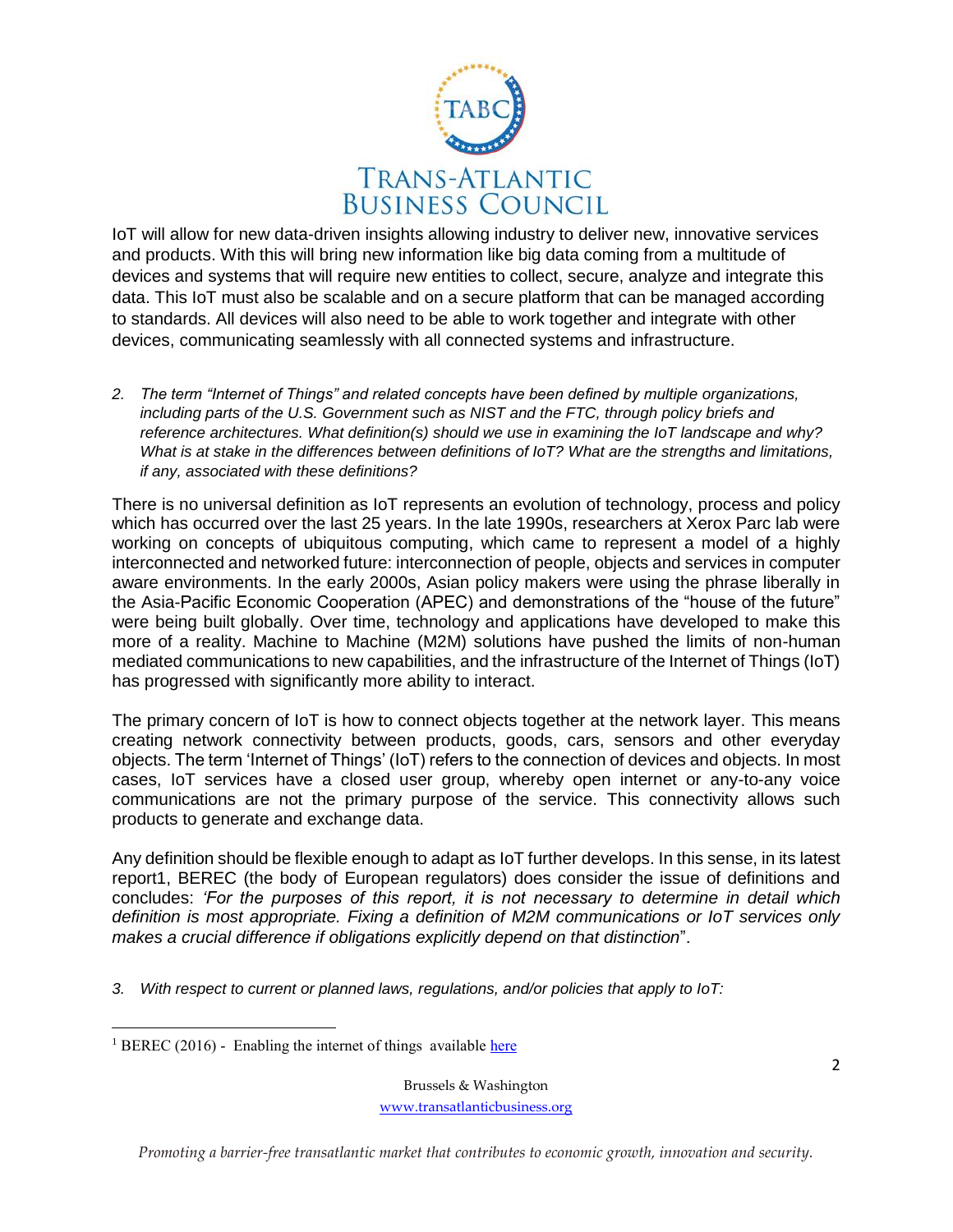

- *a. Are there examples that, in your view, foster IoT development and deployment, while also providing an appropriate level of protection to workers, consumers, patients, and/or other users of IoT technologies?*
- *b. Are there examples that, in your view, unnecessarily inhibit IoT development and deployment?*

Some key areas are worth noting:

- Security and privacy "by design" are key to ensure a confident and resilient IoT/M2M ecosystem as these services are very sensitive
- The viability of permanent roaming for M2M supports the growth of IoT.
- Taxing may deter the development of IOT. In Brazil, a tax reduction increased the take up of innovative M2M services. According to GSMA intelligence calculations as of December 2014 the M2M devices benefiting from the tax reduction have grown 26% against only 7% of other M2M standard devices.<sup>2</sup>
- *4. Are there ways to divide or classify the IoT landscape to improve the precision with which public policy issues are discussed? If so, what are they, and what are the benefits or limitations of using such classifications? Examples of possible classifications of IoT could include: consumer vs. industrial; public vs. private; device-to-device vs. human interfacing.*
- *5. Please provide information on any current (or concluded) initiatives or research of significance that*  have examined or made important strides in understanding the IoT policy landscape. Why do you find *this work to be significant?*

In the U.S., Industrial Internet research and work is being led by the Smart Manufacturing Leadership Coalition as well as other numerous initiatives supported by the federal government<sup>3</sup>. U.S. industry is also looking to meet the new challenges of the digitalisation of industries. For example, in the spring of 2014, U.S. companies founded the Industrial Internet Consortium (IIC) to bring together all the relevant players across technologies to develop best-case practices, use cases, influence standards etc. IIC counts more than 120 members.

### *Technology:*

 $\overline{\phantom{a}}$ 

*6. What technological issues may hinder the development of IoT, if any?*

Brussels & Washington

[www.transatlanticbusiness.org](http://www.transatlanticbusiness.org/)

<sup>2</sup> M2M in Latin America. State of the market available here: <https://www.gsmaintelligence.com/research/?file=61597e051824446354a245fd5ed8a292&download>

<sup>3</sup> Kurfuss, Thomas (December 2014). Industry 4.0: Manufacturing in the United States. *Bridges, vol 42*. <http://ostaustria.org/bridges-magazine/item/8310-industry-4-0>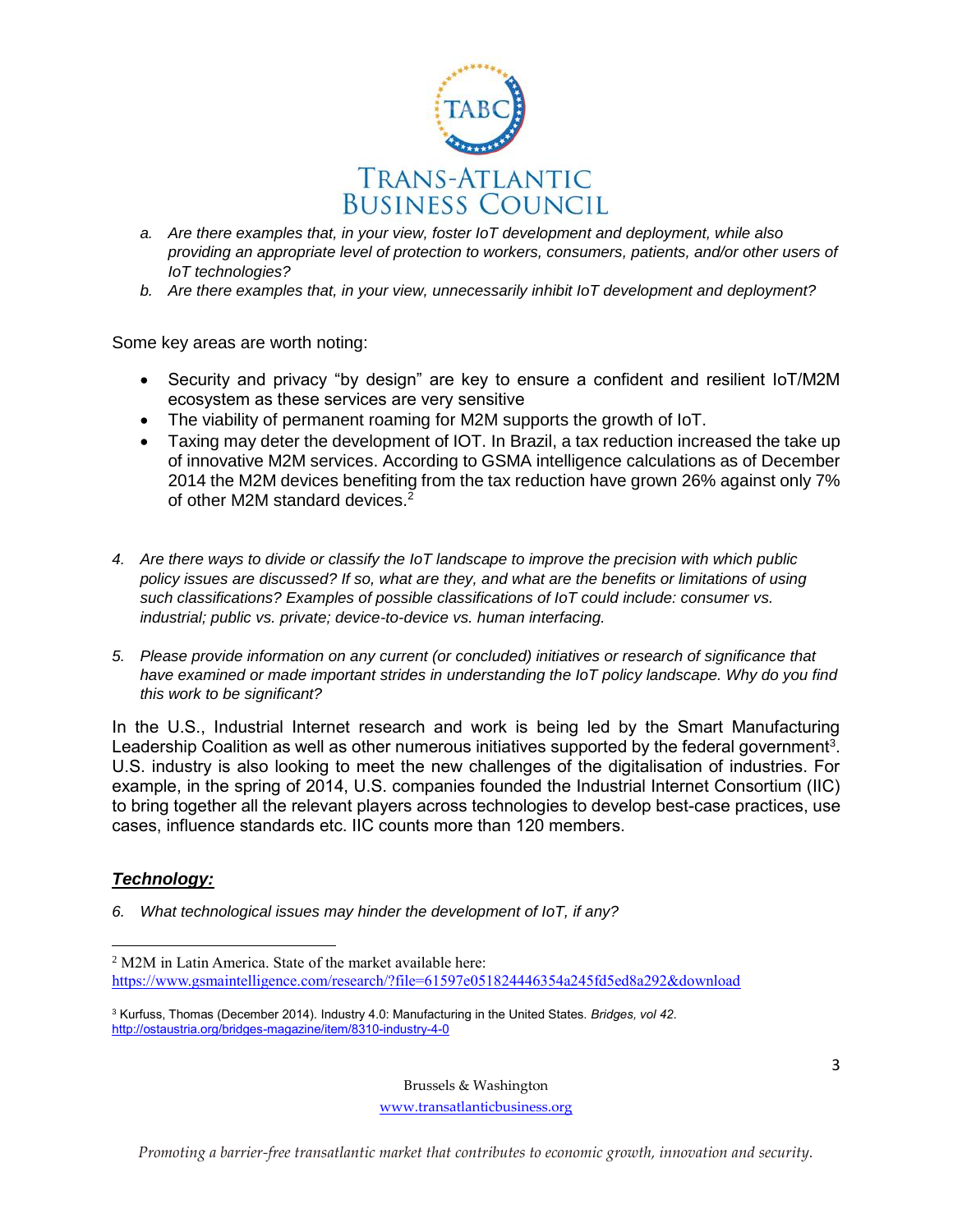

- *a. Examples of possible technical issues could include:*
	- *i. Interoperability*
	- *ii. Insufficient/contradictory/proprietary standards/platforms*
	- *iii. Spectrum availability and potential congestion/interference*
	- *iv. Availability of network infrastructure*
	- *v. Other*

Allocation of sufficient spectrum in an internationally harmonized manner will be critical. Internationally harmonized spectrum is essential to enable wireless Machine-to-Machine (M2M)/IoT technology for global deployment, ensuring interoperability and driving down costs to increase economies of scale. Nevertheless, a balance should be reached between unlicensed and licensed spectrum avoiding any market distortions between both. This will enable spectrum sharing between M2M/IoT applications, driving spectrum efficiencies, helping promote innovation and competition. Some M2M/IoT services usually have very long life cycles based on 2G/3G technologies. There will be an increasing need for international spectrum coordination to adequately protect these services from any disruptions worldwide.

With the expected explosion of M2M/IoT devices, sufficient identifying resources must be available (such as IP addresses and resource identifiers) to ensure there is structural capacity to accommodate newly connected devices. Flexibility is essential for numbering resources, including extra territorial and international global numbers as different services or users may have different requirements.

Today, local telephone numbers (E.164) are the most widely deployed numbering resource used to connect to mobile networks. Some traditional consumer protection requirements commonly associated with E.164 numbers are not needed or appropriate in the IoT context, for instance number portability, possibility to call emergency services and Calling Line Identification (CLI) rules. However, there is concern that M2M/IoT technology will subsume their availability.

International mobile subscriber identity (IMSI) numbers (E.212) offer a solution to increasing numbering resources. Government regulators should ensure that IMSI's or other suitable resource identifiers are permissible and interoperable with local mobile networks to enable traditional mobile and M2M/IoT growth. Note that international IMSIs issued in one country could be used "extraterritorially" via permanent roaming in a third country. In the context of M2Mservices, it could prove very complex and costly to require operators to comply with registrations or approvals for use in third countries.

Policies providing an IPv6-friendly environment will also open an effectively limitless range of "things" to be globally addressed thus further enabling new IoT and M2M applications.Even if IPv6 will become the standard communications protocol, before we reach that stage resources such as IMSIs and (15 digit) MSISDNs continue to be necessary to offer connectivity to IoT.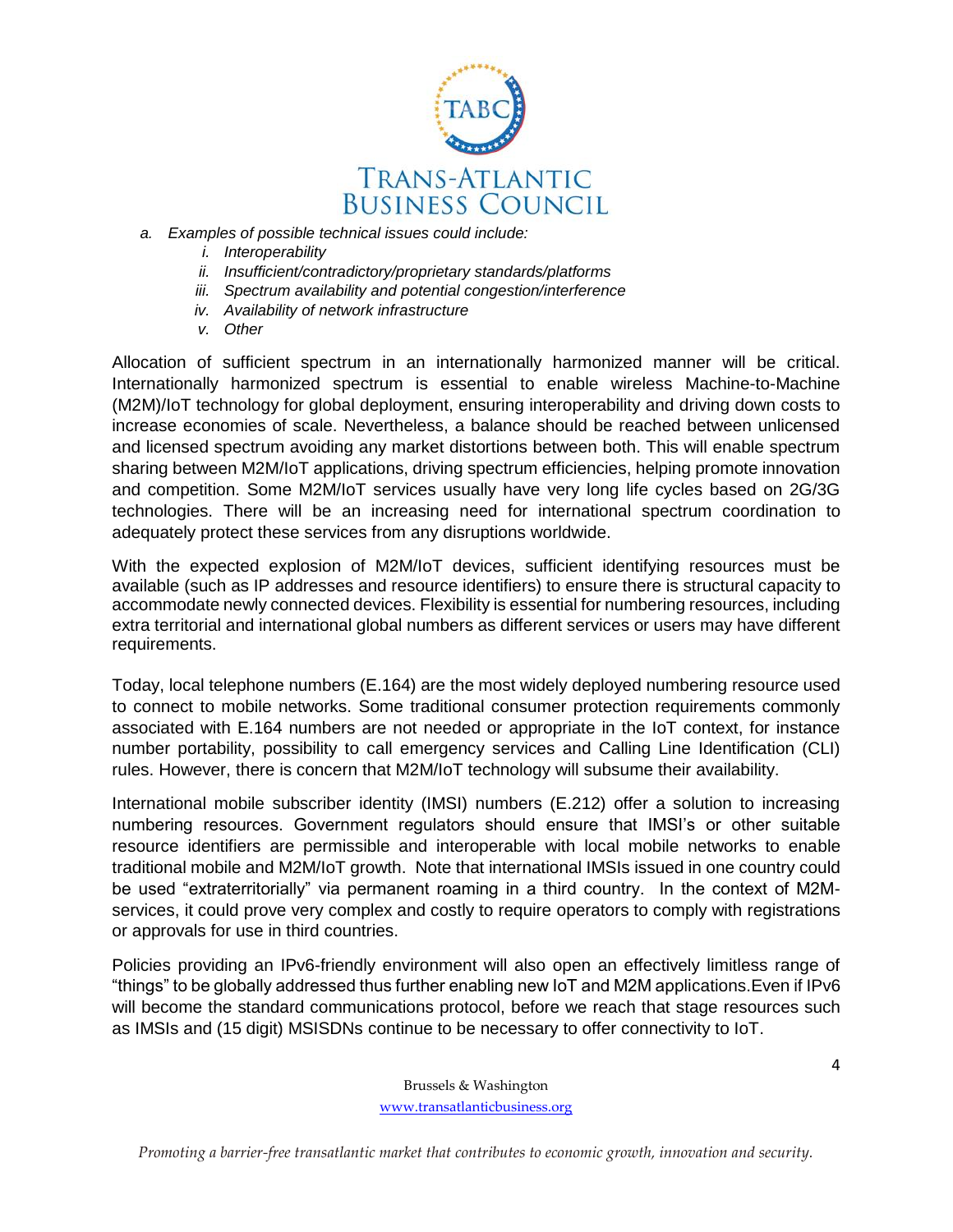

The choice of the connectivity model depends on the expected footprint of the devices, e.g. connectivity could be achieved through an mobile network operator (MNO) who has roaming agreements in place or on a multi-national basis through the so-called embedded SIM Model, which enables the connectivity provider to be selected in the device distribution cycle. There is no "one size fits all" solution. For instance, a smart metering local application will have different requirements than a global parcel tracking system.

M2M/IoT tax burdens should be minimized as these services are usually characterized by very low Average Revenues Per User (ARPUs) and could harm seriously their current low profitability. Additionally, if any taxation or fee is required, it should be balanced across the M2M/IoT value chain.

*b. What can the government do, if anything, to help mitigate these technical issues? Where may government/private sector partnership be beneficial?*

Common approaches across technologies to support industry's further digitalization are vital to the development of IoT. Vision and an integrated cross-sectorial approach is necessary to ensure industrial leadership based on a fully digitized industry. Industry and policy should avoid fragmented silos when addressing new technological and regulatory fields

Government will be relevant not only as policy-maker and regulator but also as enabler and adopter. From ensuring compatible regulatory regimes on security and privacy to transparent and predictable market access regimes, public sector services must be leading adopters of emerging technologies.

Failure to recognize the interconnected and interdependent nature of these technologies and related business models may result in policy and regulatory frameworks that needlessly impede innovation through unnecessary burdens or unintended consequences. At a minimum, close coordination, collaboration and cooperation is required across all government policy makers and actors (both users and providers). This coordination, cooperation and collaboration needs to also extend across stakeholders to include businesses which develop the technology, its applications and related business models, as well as those that need to implement or use these technologies, including businesses and consumers/citizens/individuals.

*7. NIST and NTIA are actively working to develop and understand many of the technical underpinnings*  for IoT technologies and their applications. What factors should the Department of Commerce and, *more generally, the federal government consider when prioritizing their technical activities with regard to IoT and its applications, and why?*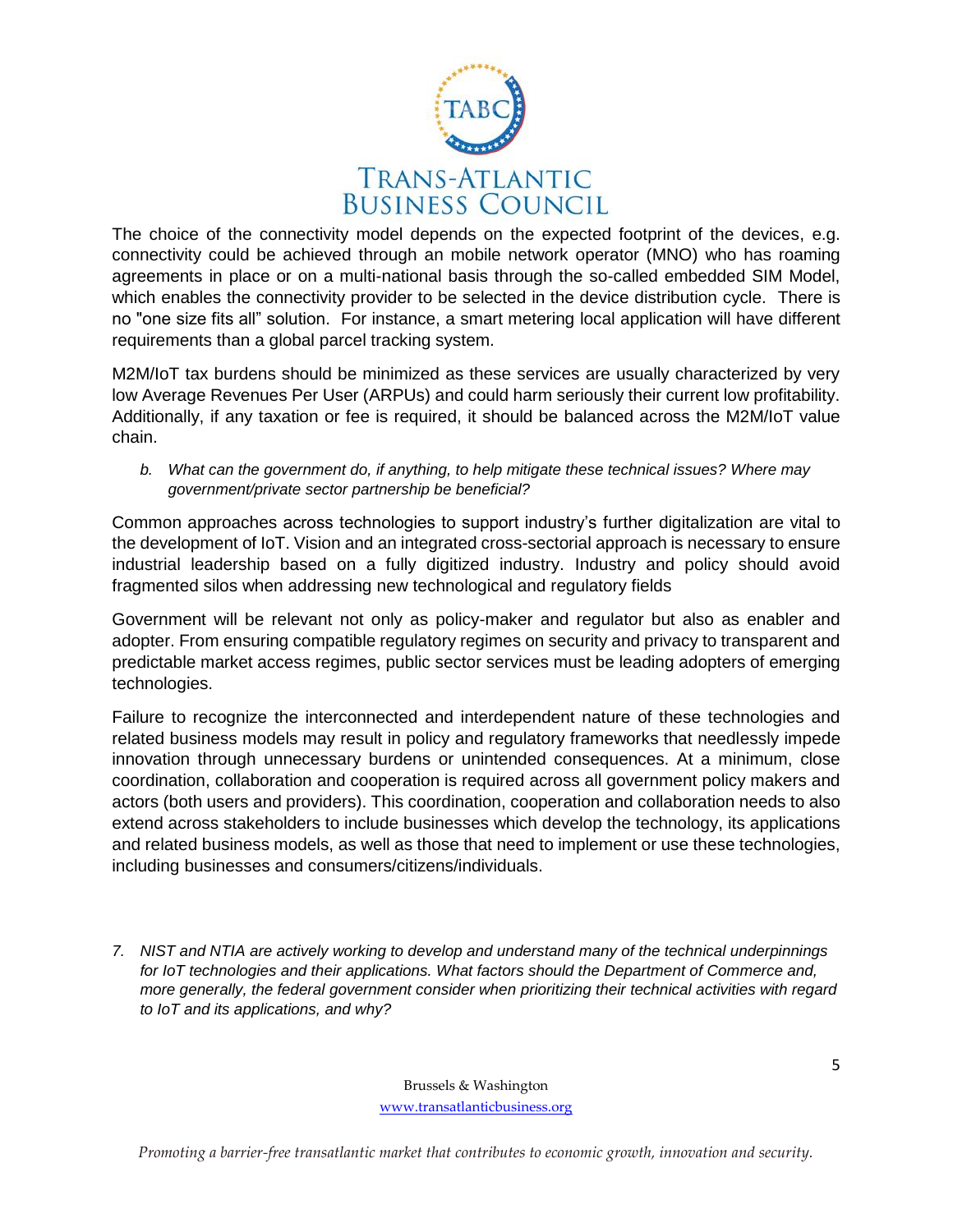

As the interconnection and interactivity has increased so has complexity. Where a main focus of interest in the early days of ubiquitous computing was radio-frequency identification (RFID) sensors, today the breadth of objects that can be connected and the information which can be provided or captured in real time has exploded. This variety and variability of information has also resulted in the emergence of concepts related to Big Data. Big Data represents not only a significant advance in the ability to capture and process data but also a significant progress in the ability to find correlations across these new and varied data sources as well as more sophisticated analytics to apply to them. Finally, Cloud Computing has evolved to provide numerous services which can be delivered with improved efficiency, economy, scope and scale, and which are completed by the increasingly rich and granular data and the related correlations and analytics.

## *Infrastructure:*

#### *8. How will IoT place demands on existing infrastructure architectures, business models, or stability?*

Industrial Internet / M2M / Industry 4.0 require constantly available as well as high-performance communication infrastructures, with reliable and stable speeds providing advanced Quality of Service, short latency and short provisioning times. This can only be realized if quality differentiation in traffic delivery services is allowed. IoT will be dependent upon a robust cloud infrastructure able to manage new sensors, devices and data.

*9. Are there ways to prepare for or minimize IoT disruptions in these infrastructures? How are these infrastructures planning and evolving to meet the demands of IoT?*

One example is that in the United States, net neutrality regulations do not apply to services that offer connectivity bundled with e-readers, heart monitors, or energy consumption. Another example of services excluded from the net neutrality regulations are limited-purpose devices such as automobile telematics. Therefore, the U.S. should ensure a well-balanced net neutrality regime that can secure the technical requisites associated to such innovative services needed in the current digitization of traditional industries.

One element that will be critical for the development of the Industrial Internet will be related to the ability for the commercial provision of seamless cross border services and the facilitation of the movement of data. For instance, compatible legal frameworks will allow efficiency of interconnected, cross border value chains.

*10. What role might the government play in bolstering and protecting the availability and resiliency of these infrastructures to support IoT?*

Strong incentives for continued investment in the U.S. in secure and high-speed communication infrastructure is necessary to meet the demands of a digital economy and the exponential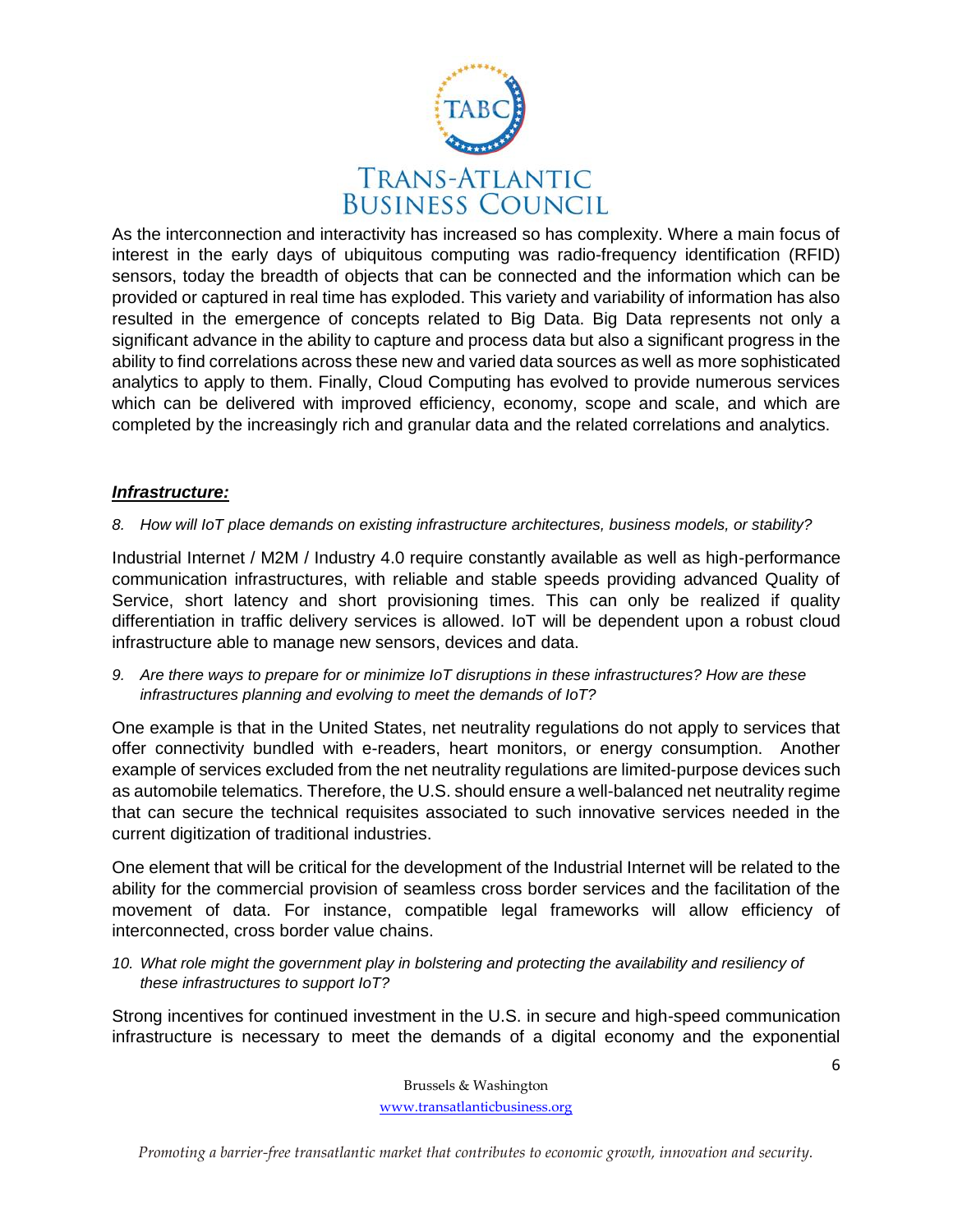

demands coming up in the Industrial Internet context in particular. There are significant differences in deployment and access to such infrastructure in different regions on both continents, with some areas well served and some not. These gaps must be closed to drive global competitiveness. By investing in new network infrastructures a strong ICT sector will follow, boosting efficiency, innovation, growth and employment across all sectors of the economy, But such investment must take place within a competitive telecommunications marketplace. This will help ensure that companies seeking to implement IoT technologies can do so in a way that protects their customers' data and delivers value along the entire internet value chain.

A common vision for the sector that would promote an equally flexible and investment-friendly regulatory environment is crucial. More emphasis is needed on policies that promote dynamic outcomes such as investment and innovation by all parties. Current regulatory frameworks were not created thinking of M2M/IoT services. Therefore policy makers should have a flexible approach to smoothly adapt current rules to innovative M2M/IoT services.

Governments and regulators should ensure a policy framework based on a light-touch, procompetitive regulatory approach that incentivizes investment and enables the development of new business models for all players. Governments and industry members also need to continue to work to strengthen the protection of customer data. Regulation should also avoid technology restrictions given convergence trends (including telecoms-media) while relying on sustainable competition. Excessive or technology biased regulation can stifle innovation, raise costs, limit investment and harm consumer welfare

# *Economy:*

- *11. Should the government quantify and measure the IoT sector? If so, how?*
	- *a. As devices manufactured or sold (in value or volume)?*
	- *b. As industrial/manufacturing components?*
	- *c. As part of the digital economy?*
		- *i. In providing services*
		- *ii. In the commerce of digital goods*
	- *d. d. In enabling more advanced manufacturing and supply chains?*
	- *e. What other metrics would be useful, if any? What new data collection tools might be necessary, if any?*
	- *f. How might IoT fit within the existing industry classification systems? What new sector codes are necessary, if any?*
- *12. Should the government measure the economic impact of IoT? If so, how?*
	- *a. Are there novel analytical tools that should be applied?*
	- *b. Does IoT create unique challenges for impact measurement?*

Brussels & Washington

[www.transatlanticbusiness.org](http://www.transatlanticbusiness.org/)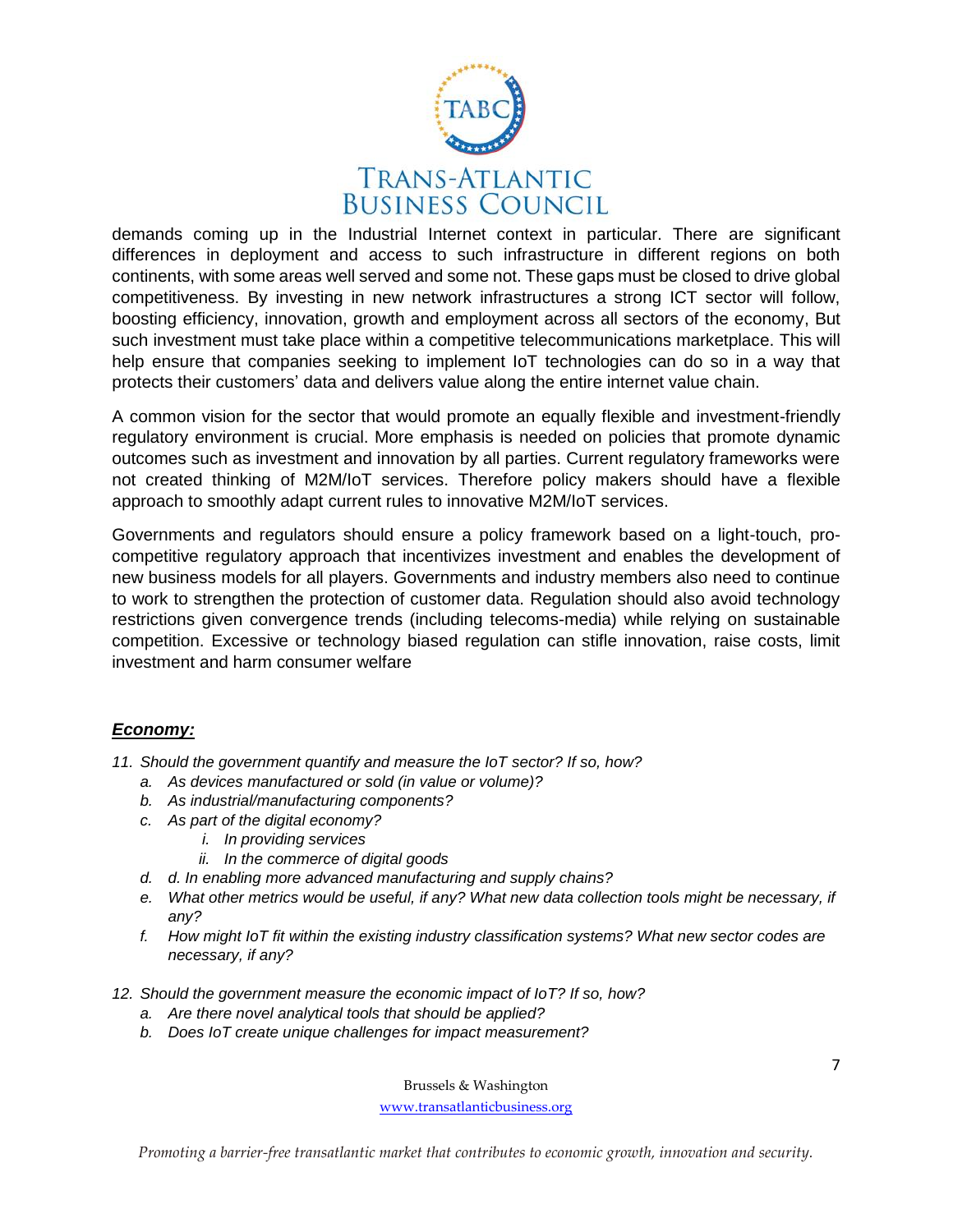

- *13. What impact will the proliferation of IoT have on industrial practices, for example, advanced manufacturing, supply chains, or agriculture?*
	- *a. What will be the benefits, if any?*
	- *b. What will be the challenges, if any?*
	- *c. What role or actions should the Department of Commerce and, more generally, the federal government take in response to these challenges, if any?*
- *14. What impact (positive or negative) might the growth of IoT have on the U.S. workforce? What are the potential benefits of IoT for employees and/or employers? What role or actions should the government take in response to workforce challenges raised by IoT, if any?*

## *Policy:*

*15. What are the main policy issues that affect or are affected by IoT? How should the government address or respond to these issues?*

In the consumer/individual space ever more sensors are embedded or attached to devices including in things we wear, medical devices that may be implanted or the "smart" environments we may live and work in – appliances, cars, homes, grids and cities. In the business-to-business (B2B) space, the explosion of sensors and data has led to the Industrial Internet, which refers to the integration of big data analytics, IoT Machine-to-Machine services and cloud computing to enhance operational efficiency. This includes the interconnection of business objects that support healthcare delivery, service operations, supply chains, logistics, city planning, sustainable development and consumption - to name a few of the most important applications. Applying intelligence, applications and sectoral overlays build upon these uses to create the web of things, intelligent systems and Industry 4.0. We need common approach across technologies to support industry's further digitalization.

The concept of IoT consists of a number of known and applied standards and technologies - it should be supported by reliable and coherent policy, and (only) where necessary supported by a regulatory approach. As policy makers tackle these evolving technological trends in the policy sphere, considerations should be made to the following:

- To ensure advances like the Industry 4.0/Industrial Internet- powered by Machine to Machine (M2M) and IoT/WoT/WoS and Communications technology - deliver on expected benefits, governments should promote an enabling public policy environment that does not prevent innovative solutions before their merits can be tested in the marketplace.
- The U.S. rules on Open Internet/Net Neutrality should be implemented in a manner where operators are allowed to secure differentiated quality of services on their networks and to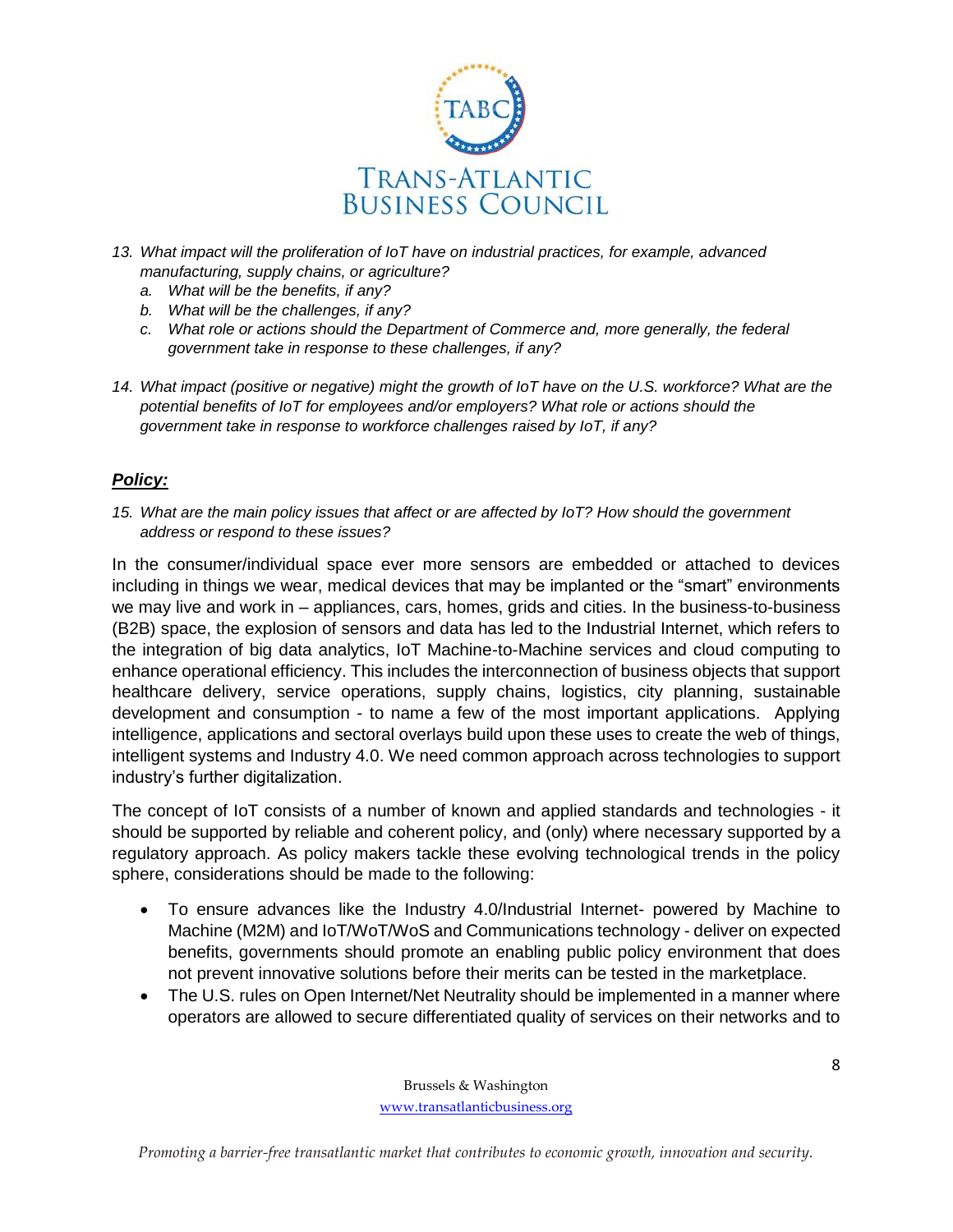

conduct traffic management requirements accordingly, with the objective to support a variety of applications and services for Industrial Internet.

- Continued investment in the U.S. in secure and high-speed performance communication infrastructure is necessary to meet the demands of a digital economy. Governments and regulators should ensure a policy framework based on a light-touch regulatory approach that incentivizes investment in high-speed and ultra-fast communication networks and enables the development of new business models. Governments should ensure that the telecommunications marketplace is competitive. They should also ensure that sufficient harmonized spectrum resources are made available.
- Laws, policy frameworks and practices should provide for robust and context-appropriate data protection that guarantees the privacy of the citizen without hampering innovation. For example, companies should be aware that when they are collecting personal data from data subjects in the EU, it shall be handled in full compliance of the data protection law of the data subject. Both privacy and security concerns need to be appropriately taken into account in order to provide the needed trust environment with the involvement of all players.
- Sufficient identifying resources must be available (such as IP addresses and resource identifiers) to ensure structural capacity to accommodate newly connected devices.
- M2M/IoT tax burdens should be minimized.
- Maintain support for the market-based and industry-driven standardization model enabling standards to be developed in the standards developing organizations (SDOs) most relevant to the specific issues being dealt with in each standard.
- Policymakers should work with industry to assist in the creation of appropriate education, training and certification programs to ensure that labor force's skillsets are kept up to date and to educate regulators to appropriately address Industry 4.0/Industrial Internet's developments, products and services and other related emerging technologies.
- A level playing field policy should be applied in a technological neutral way. It is worth noting that the IoT value chain is extraordinary broader and more complex than only "cellular" or the mobile industry, including other kind of wireless access and diverse agents.
- *16. How should the government address or respond to cybersecurity concerns about IoT?*
	- *a. What are the cybersecurity concerns raised specifically by IoT? How are they different from other cybersecurity concerns?*
	- *b. How do these concerns change based on the categorization of IoT applications (e.g., based on categories for Question 4, or consumer vs. industrial)?*
	- *c. What role or actions should the Department of Commerce and, more generally, the federal government take regarding policies, rules, and/or standards with regards to IoT cybersecurity, if any?*

Brussels & Washington

[www.transatlanticbusiness.org](http://www.transatlanticbusiness.org/)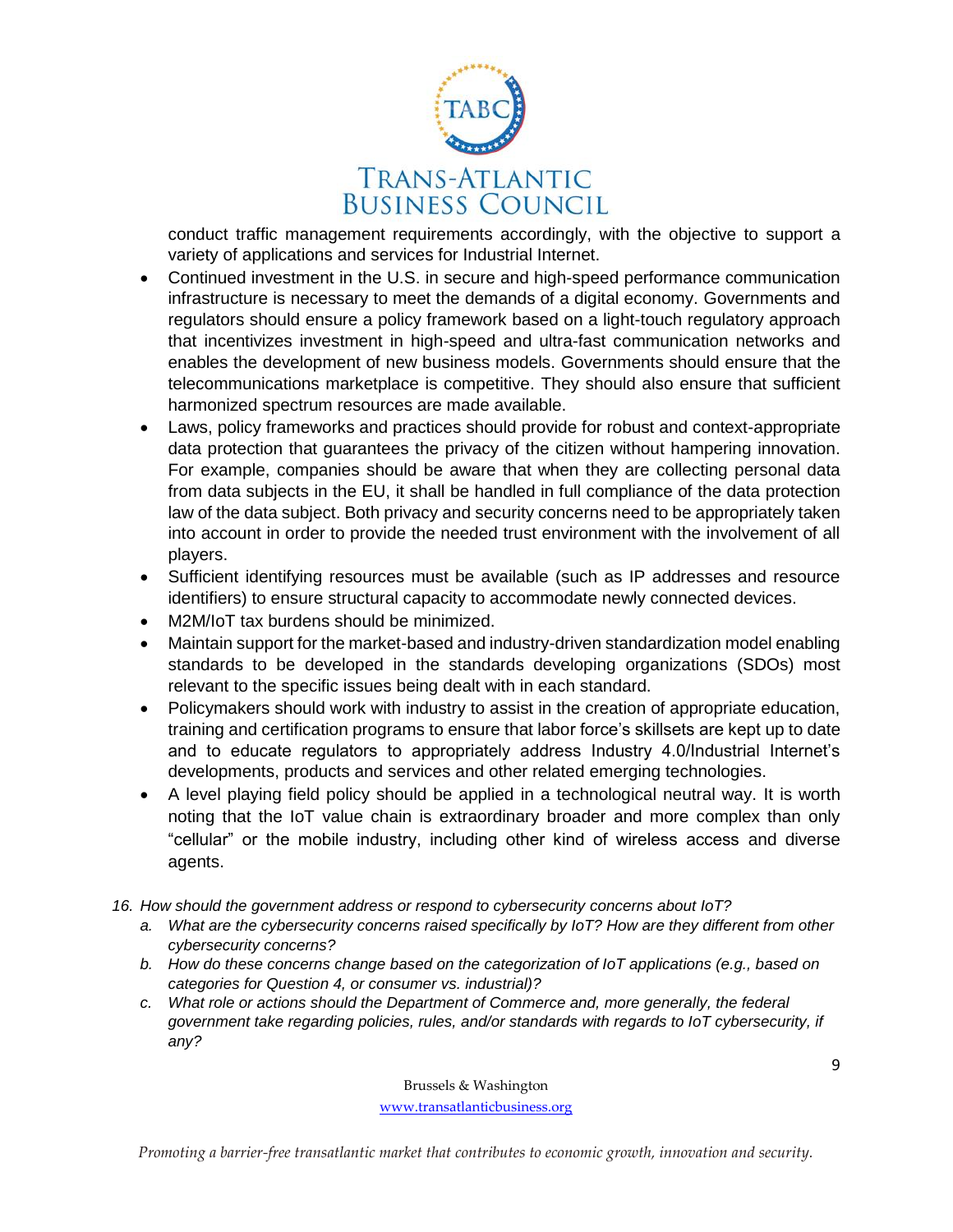

Security is critical across all uses of IoT technologies. While many of the security considerations are not new, there are unique challenges as these devices differ from tradition computing devices. The protection of proprietary information – like a manufacturer's supply-chain dashboard – is essential to ensure only authorized employees have access and prevent unauthorized individuals (inside or outside of the company) from copying or changing data. Policymakers, system owners, and system managers must consider the dynamic structure of systems that are distributed across multiple locations spanning the globe while transferring information between devices identified at times only by private IP addresses. In contrast to service providers managing information transfers between public IP addresses, managers of private IP networks must choreograph information flows within these systems using various data pipes from multiple suppliers across the entire geography of the private network. Security across applications is not absolute, but IoT security will range across a spectrum for devices.

Due to the intensive data exchange Industrial Internet/Industry 4.0 requires, it must be established on communication infrastructures that are robust and resilient in the face of cyber security threats. Therefore, most Industry 4.0 services and applications will run on corporate intra-nets, i.e. over dedicated intelligent networks, which ensure a secure environment (not the public internet).

The benefits of and reliance on IoT enhanced supply chains will only persist if the security needs of this new infrastructure are met. Global standards, good business practices and government policy and regulatory environments, particularly those that support competition, investment and innovation, all play a role in assuring this infrastructure. From a policy perspective, there is no need for a specific security approach, but the general aim should be to foster partnership through information sharing, incident response, awareness raising and global best practices.

*17. How should the government address or respond to privacy concerns about IoT? a. What are the privacy concerns raised specifically by IoT? How are they different from other privacy concerns?*

A policy issue of great concern to individuals is the need to appropriately protect their personal data and provide assurances of privacy. Existing policy and regulatory approaches on data protection are already applicable to IoT, although concepts of how to apply those rules should be considered in light of the need to expand use of these technologies throughout economic sectors. As in all regulatory constructs, they should be applied in a consistent manner to enhance legal certainty. Furthermore, general data protection regulations should apply consistently across all IoT providers - mobile operators, device manufacturers, online platforms- in a service and technology-neutral way.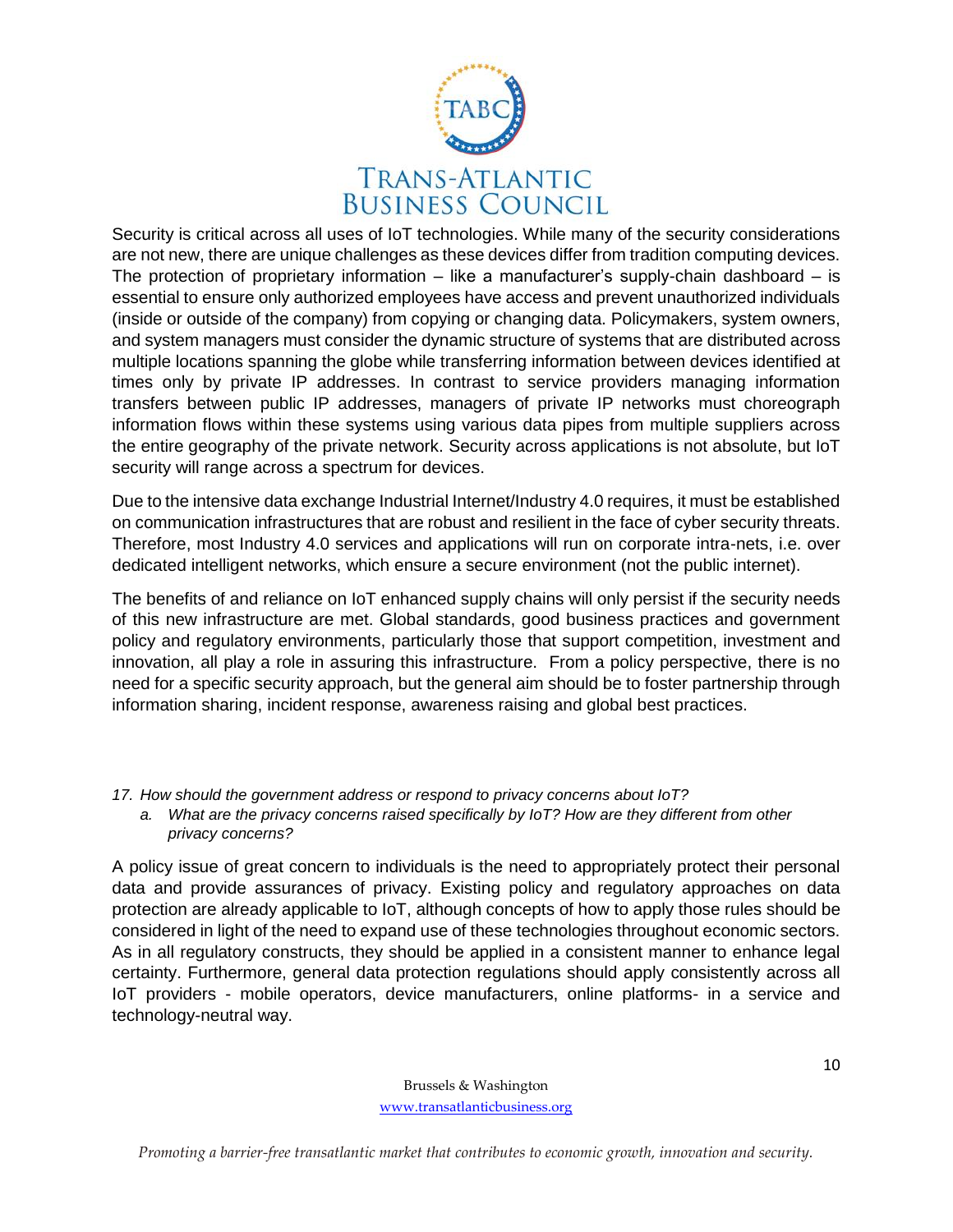

For instance, in Europe the General Data Protection Regulation aims to create a consistent horizontal level playing field for privacy standards among all players in the IoT, irrespective of technologies, infrastructure, business models and data flows involved or who provides a service or where a company or user is located.

*b. Do these concerns change based on the categorization of IoT applications (e.g., based on categories for Question 4, or consumer vs. industrial)?*

This issue is predicated on the nature of the information being collected and used. We note that in many B2B/Industrial applications no personal data is involved and those applications do not raise privacy implications.

*c. What role or actions should the Department of Commerce and, more generally, the federal government take regarding policies, rules, and/or standards with regards to privacy and the IoT?*

As regulators review the application of existing rules and data protection frameworks, they should examine them through the filter of the potential impact on the IoT. The IoT is characterized by data originating and combined from a variety of sensor based sources, from ubiquitous devices – a growing number without user interfaces – and free flow of data across devices and systems for individual and/or organizational applications. As such, data protection regulations should consider the context of data use and reasonable expectations of users, and not take overly-prescriptive approaches to purpose limitation, notice, consent, profiling and cross border transfer. Policy makers need to consider the context and develop frameworks that can enable those flows which pose no risk to privacy while assuring appropriate mitigation of risk on those that may implicate privacy or other individual interests. Industry should continue to work within cross sectorial associations as well as in partnership with policy makers to consider what changes may be required to practices of security and privacy in relation to evolving uses of these technologies.

- *18. Are there other consumer protection issues that are raised specifically by IoT? If so, what are they and how should the government respond to the concerns?*
- *19. In what ways could IoT affect and be affected by questions of economic equity?*
	- *a. In what ways could IoT potentially help disadvantaged communities or groups? Rural communities?*
	- *b. In what ways might IoT create obstacles for these communities or groups?*
	- *c. What effects, if any, will Internet access have on IoT, and what effects, if any, will IoT have on Internet access?*
	- *d. What role, if any, should the government play in ensuring that the positive impacts of IoT reach all Americans and keep the negatives from disproportionately impacting disadvantaged communities or groups?*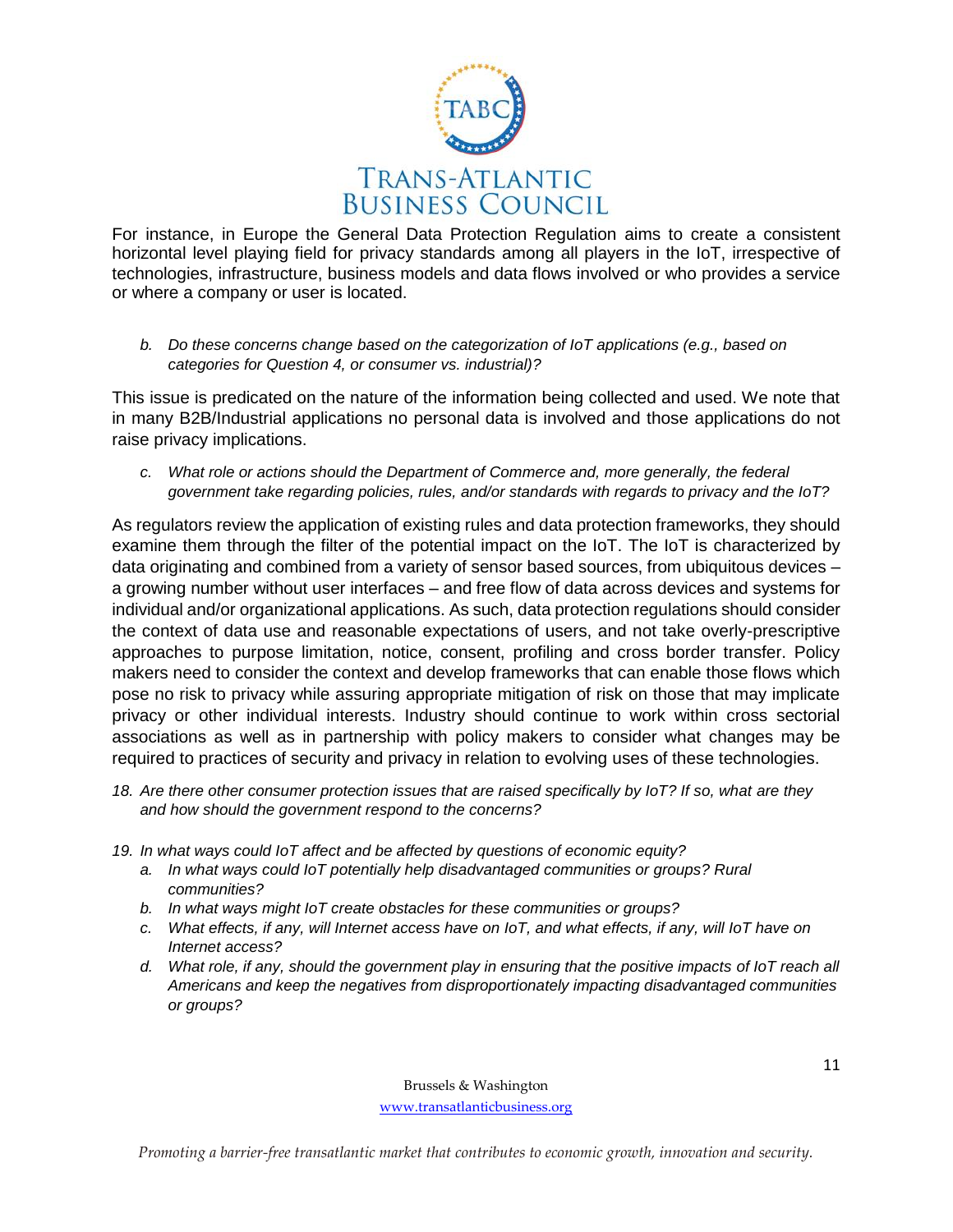

IoT creates a new demand for convergence based skills combining classical engineering with electronics and software. This means new interdisciplinary teams and new individual skill profiles are needed which impact both education for new entrants to the workforce as well as up-skilling the existing workforce. A need for recognized certification programs also emerges. Furthermore, there will be a corresponding need to address skills of regulators to understand and address the needs of IoT products and services as they merge existing product categories.

Entrepreneurs will have to prepare their employees with high responsibility for the revolutionary changes the digitalization of production processes and enterprises will bring to the workforce. Policymakers should work with industry to accompany this development in assisting the industry at the creation of appropriate education and training programs to ensure the labor force's skillsets are kept up to date, in the context of IoT in particular also looking at the digital skills needs of non-ICT specialists.

### *International Engagement:*

- *20. What factors should the Department consider in its international engagement in:*
	- *a. Standards and specification organizations?*
	- *b. Bilateral and multilateral engagement?*
	- *c. Industry alliances?*
	- *d. Other?*

Modern standards are at the heart of this new industrial revolution. Market-based, industry-driven standards that are globally consistent permit the creation of interconnected, cross border value chains and allow them to function efficiently and without disruption. Such common standards should be agreed among as many partners in the U.S. and globally as possible. National industrial policy must also support global engagement and consensus in order to prevent silos that will defeat the adoption of IoT. It is absolutely crucial that from the beginning all involved and affected stakeholders are developing or reviewing standards jointly. While the needs of each industry have to be taken into account as the context of application for policy, high level interoperability can create both value and leverage across sectors. It is important to encourage cross sector interoperability, so as to facilitate cross sector pollination and collaboration as well as reuse of IoT outputs.

In the manufacturing industry, for example, the real-time capability in wireless standards such as WLAN and Bluetooth need to be taken into account when elaborating horizontal (non-application specific) ICT standards related to Industry 4.0 or the Industrial Internet ("advanced manufacturing, wireless digital factory"). Neglecting such industry- and application-specific requirements could lead to needless limitations in the evolution towards the future of manufacturing.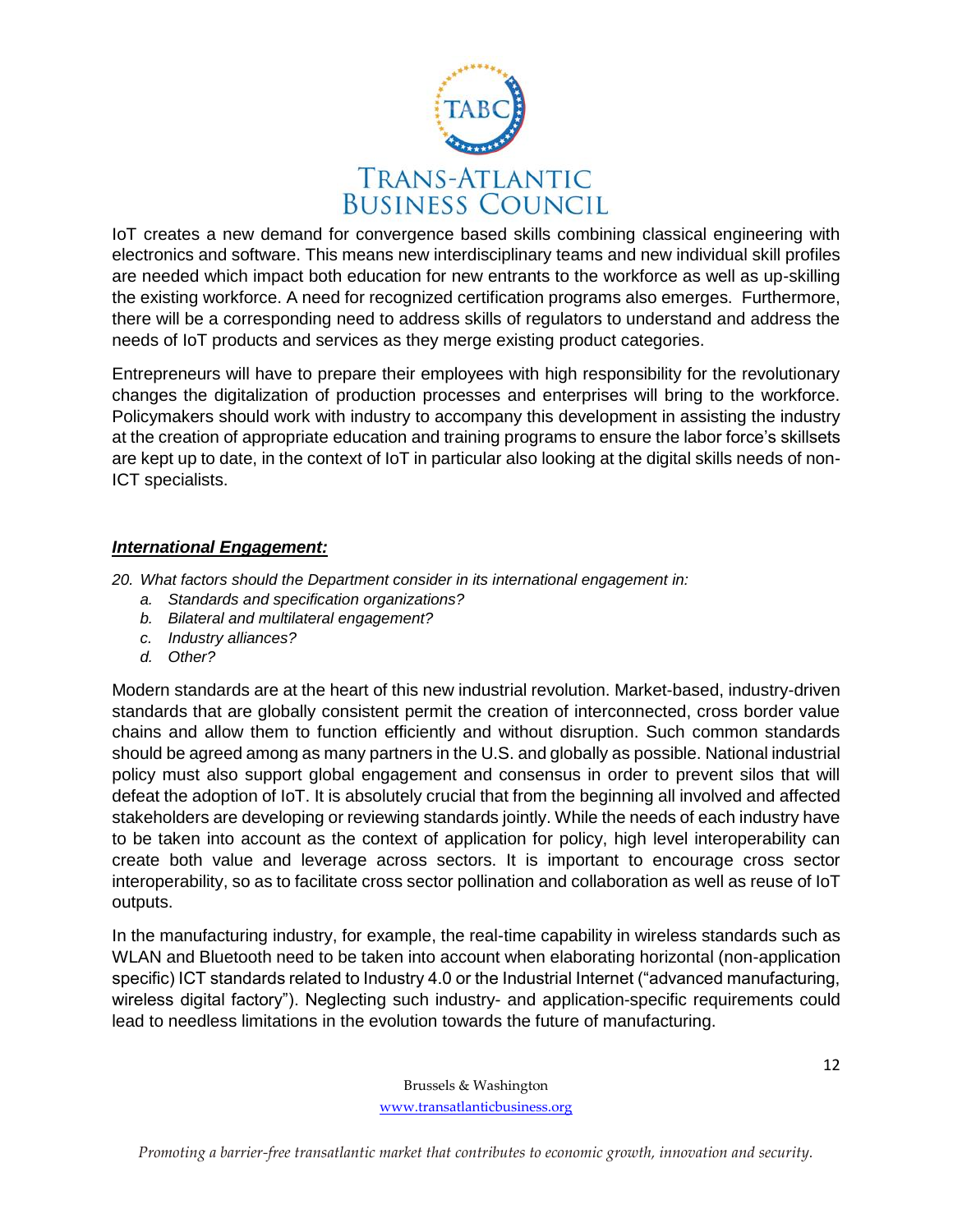

Policy makers should encourage standards development by supporting the standardization bodies where the relevant stakeholders are already active, in line with the well-established market-driven and voluntary-based standardization model. Having a number of standardization bodies involved in developing IoT relevant standards enables standards development where the technical focus fits best and where the non-technical elements, such as IPR policies, facilitate the smooth uptake and implementation of the standard.

#### *21. What issues, if any, regarding IoT should the Department focus on through international engagement?*

TABC supports the development of horizontal and binding commitments on all of the following principles related to the free flow of data:

- We support the cross border free flow of data, which is essential across all industries to enhance economic growth, job creation and social prosperity.
- With the objective of enhancing trust of users and certainty of companies, and thus trade in goods and services, it is essential that businesses comply with all applicable laws and regulations related to data protection and data security.
- Restrictions on data flows and associated infrastructure create risks for global business that must be recognized by governments, and their effects should be minimized by policymakers in trade agreements, legislation and regulatory proceedings. Restrictions on data flows must be consistent with the provisions set forth in GATS Article 14.
- *22. Are there Internet governance issues now or in the foreseeable future specific to IoT?*
- *23. Are there policies that the government should seek to promote with international partners that would be helpful in the IoT context?*
- *24. What factors can impede the growth of the IoT outside the U. S. (e.g., data or service localization requirements or other barriers to trade), or otherwise constrain the ability of U.S. companies to provide those services on a global basis? How can the government help to alleviate these factors?*

# *Additional Issues:*

- *25. Are there IoT policy areas that could be appropriate for multistakeholder engagement, similar to the NTIA-run processes on privacy and cybersecurity?*
- *26. What role should the Department of Commerce play within the federal government in helping to address the challenges and opportunities of IoT? How can the Department of Commerce best collaborate with stakeholders on IoT matters?*